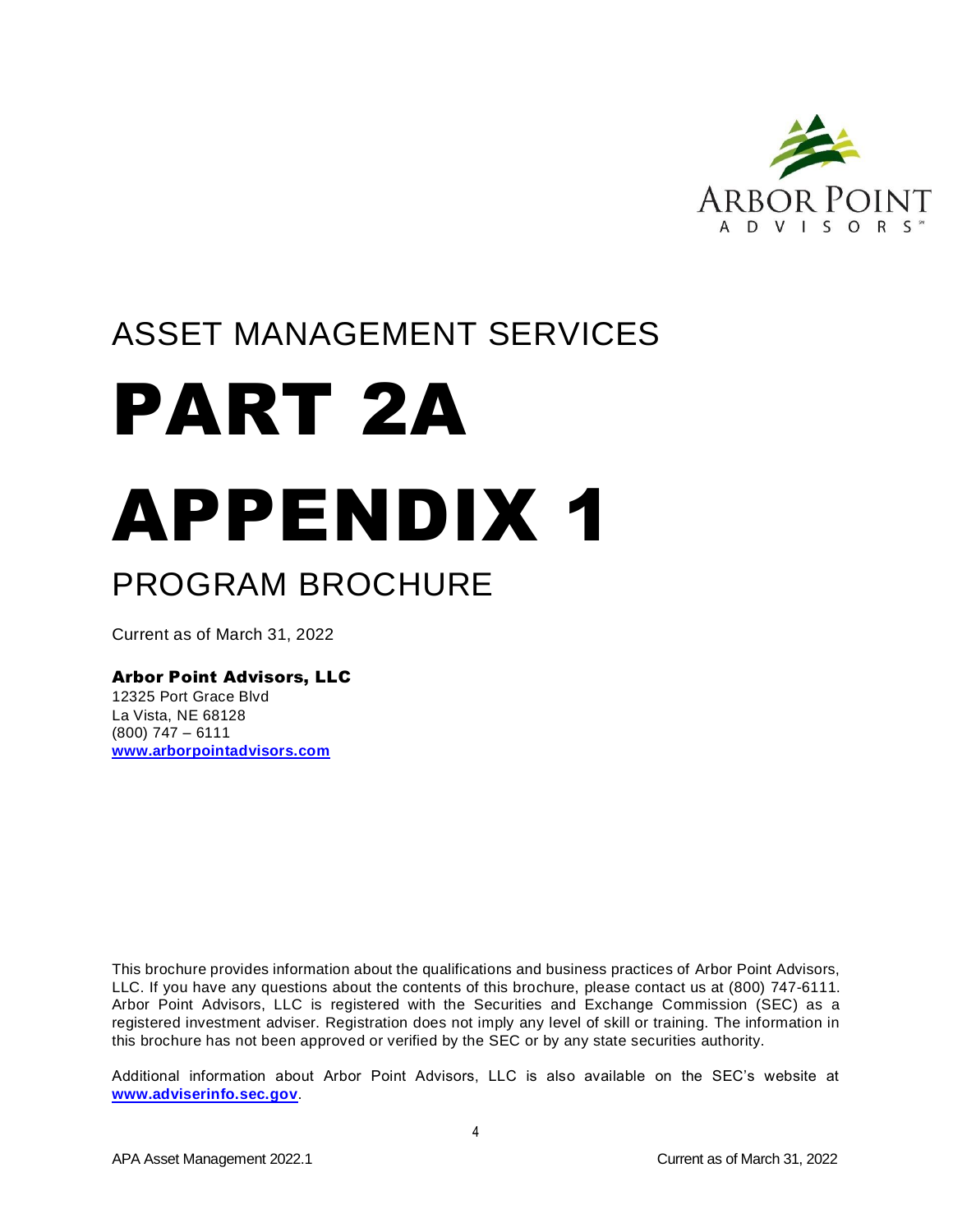# **Item 2 - Material Changes**

<span id="page-1-0"></span>The last annual update to the Arbor Point Advisors LLC (APA) Form ADV Part 2A and Part 2A Appendix was filed March 31, 2021. Since then, no material changes have occurred.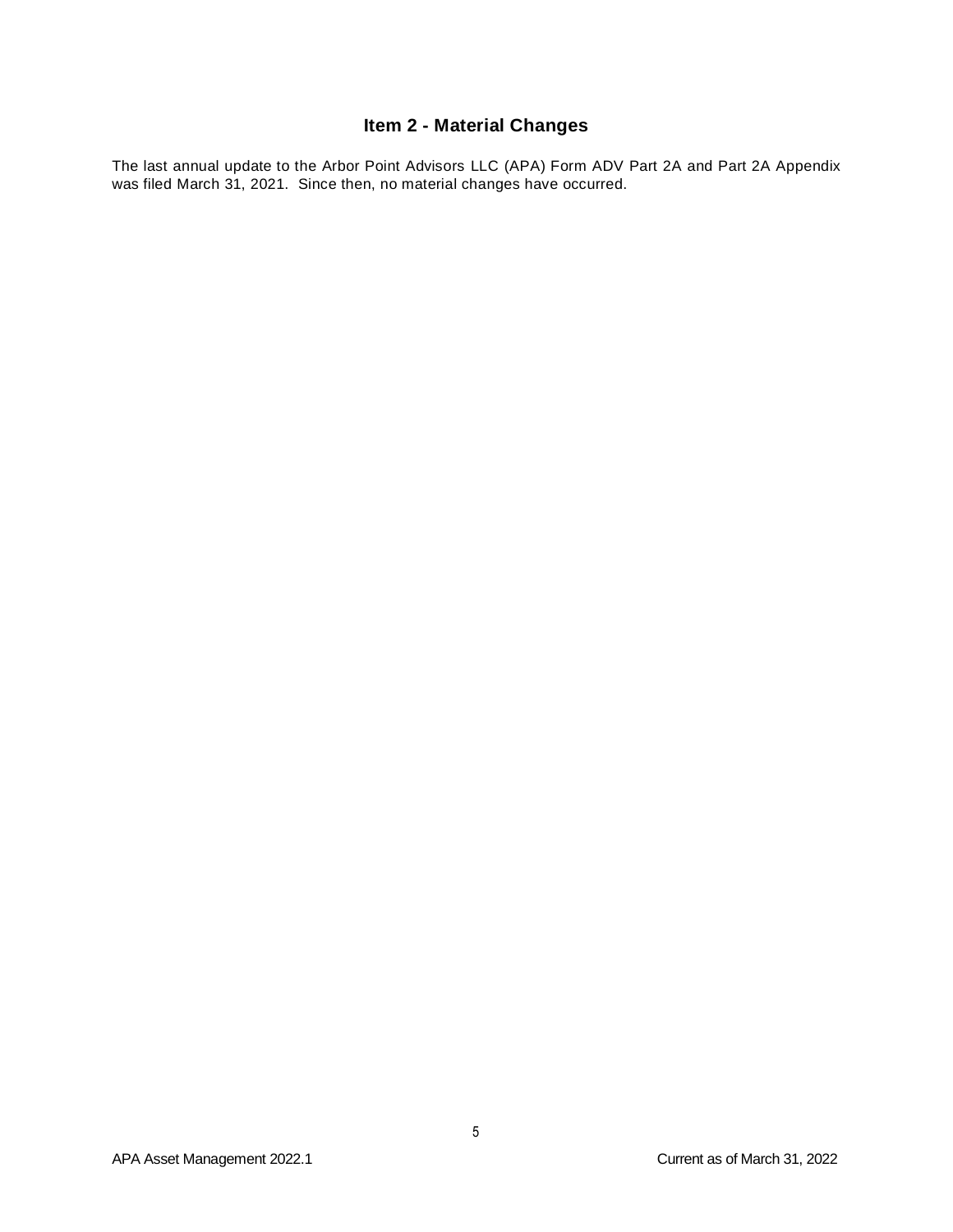# Item 3 - Table of Contents

<span id="page-2-0"></span>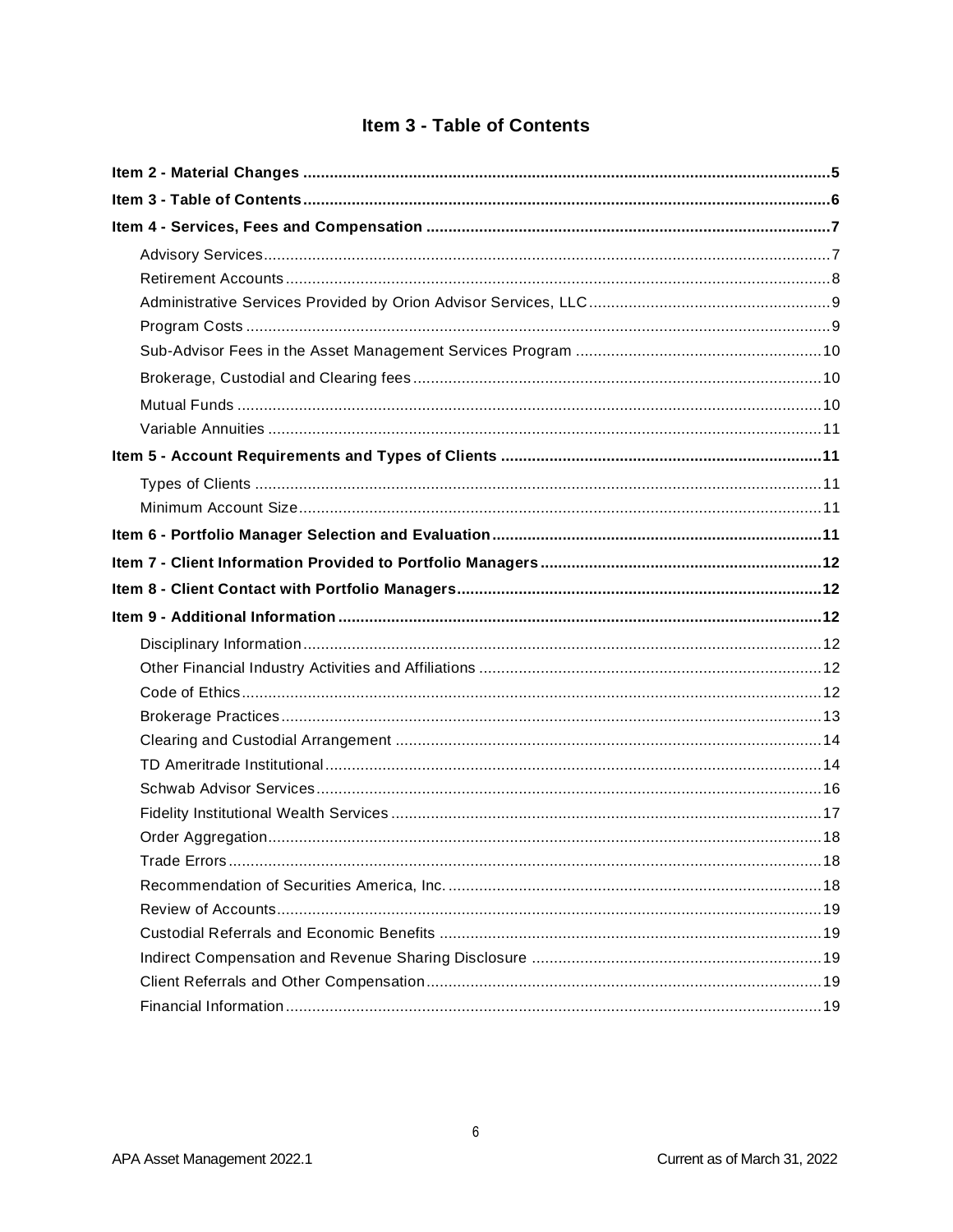# **Item 4 - Services, Fees and Compensation**

<span id="page-3-0"></span>Arbor Point Advisors, LLC ("APA") is registered as an investment advisor with the Securities and Exchange Commission ("SEC"), SEC File No. 801-77135, in order to offer investment advisory products and services to its advisory clients. Securities America, Inc. (SAI), APA's broker-dealer affiliate, is registered with the SEC as a broker-dealer engaged in the offer and sale of securities products and is a member of the Financial Industry Regulatory Authority ("FINRA"). Advisory products and services are offered through certain Financial Advisors ("FAs") who have registered as Investment Advisor Representatives ("Advisory Representatives"). Registration does not imply a certain level of skill or training. APA and SAI are wholly owned subsidiaries of Securities America Financial Corporation ("SAFC"). SAFC is a wholly owned subsidiary of Advisor Group Holdings, Inc. ("AGHI"), which is owned primarily by a consortium of investors through RCP Artemis Co-Invest, L.P., an investment fund affiliated with Reverence Capital Partners LLC. The consortium of investors includes RCP Genpar Holdco LLC, RCP Genpar L.P., RCP Opp Fund II GP, L.P. and The Berlinski Family 2006 Trust.

APA will henceforth be referred to as "we", "us", "our" or the "Firm". The Program is presented to the client ("you") by Advisory Representatives of APA.

#### <span id="page-3-1"></span>**Advisory Services**

In the Asset Management Services program, we offer highly customized and individualized investment strategy, crafted to focus on your specific goals and objectives. We provide this investment management service through accounts maintained at a qualified custodian recommended and selected by Arbor Point Advisors.

We offer Asset Management Services Program accounts where no separate transaction charges apply, and a single fee is paid for all advisory services and transactions ("Wrap Account"). In a Wrap Account, the wrap fee is set-up so that the Advisory Representative pays the underlying ticket charges for securities transactions. When the Advisory Representative pays the ticket charges, a conflict exists that the Advisory Representative will trade less frequently which results in the Advisory Representative retaining a greater portion of the wrap fee. The Firm has policies and procedures to monitor and reduce the risk of this occurring.

We also offer Asset Management Services Program accounts with separate advisory fees and transaction charges ("Unwrapped Account"). As such, in addition to the monthly and quarterly account fee described below for advisory services, you will also pay separate per-trade transaction charges.

You must appoint APA as your investment advisor of record on specified accounts (collectively, the "account"). The account consists only of separate account(s) held by qualified custodian(s) under your name. The qualified custodian(s) maintain physical custody of all funds and securities of the account but you retain all rights of ownership (e.g., right to withdraw securities or cash, exercise or delegate proxy voting and receive transaction confirmations) of the account.

APA and your Advisory Representative do not act as custodians for any Asset Management Services Accounts. Generally, TD Ameritrade Inc., Charles Schwab & Co., Inc., Fidelity Institutional Wealth Services or another qualified custodian maintains custody of funds and securities. We have also entered into agreements with insurance companies that allow for managing and valuing your variable annuity accounts within the Asset Management Services program. The insurance companies' custodians maintain custody of all variable annuity accounts.

The account is managed by us based on your financial situation, investment objectives and risk tolerance. Your Advisory Representative monitors the account and provides advice regarding buying, selling, reinvesting or holding securities, cash or other investments in the account.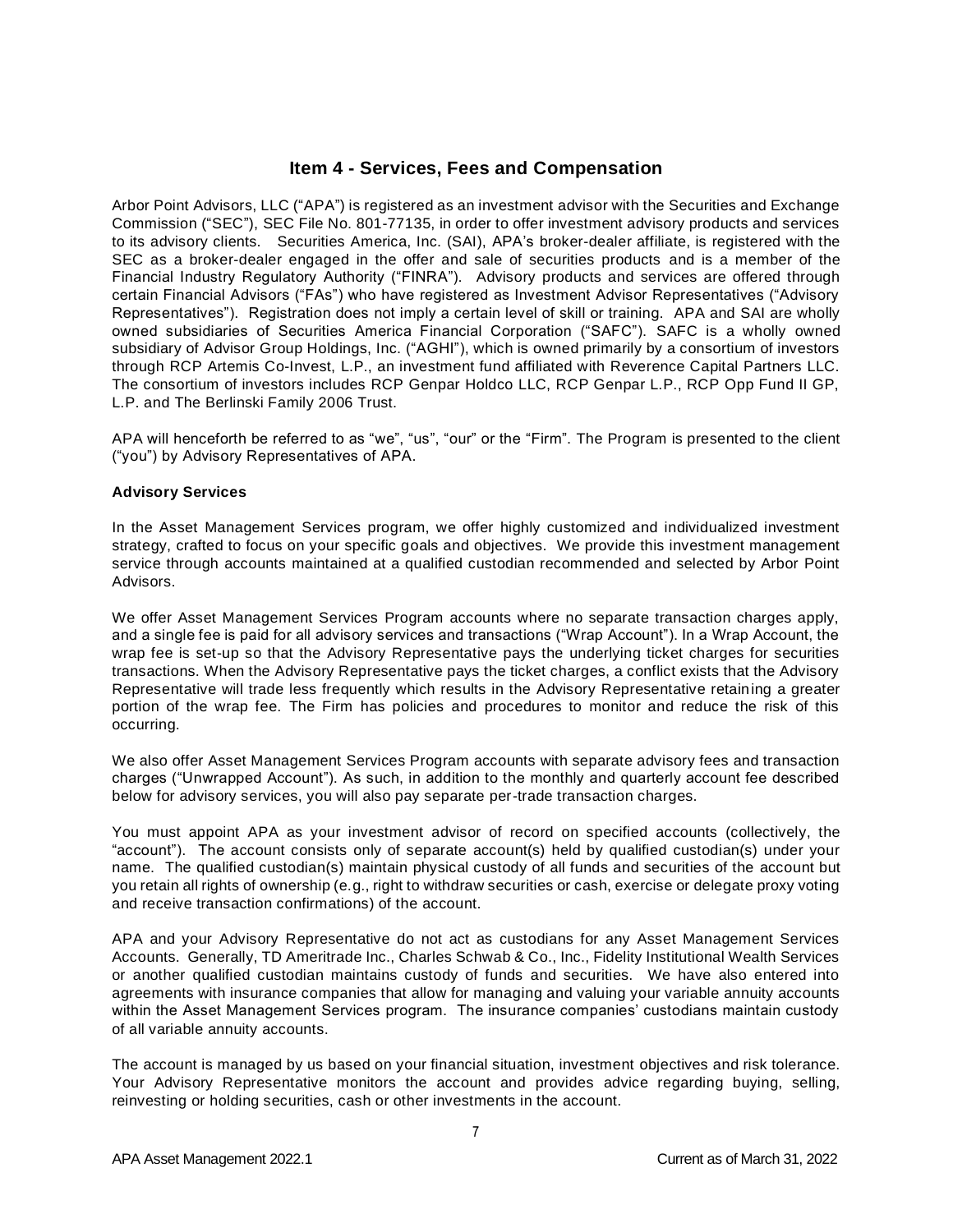We need to obtain certain information from you to determine your financial situation and investment objectives. You are responsible for notifying us of any updates regarding your financial situation, risk tolerance or investment objective, although your Advisory Representative will contact you at least annually to discuss these matters. Your Advisory Representative is always reasonably available to consult with you regarding the status of your account. You have the ability to impose reasonable restrictions on your account, including the ability to instruct us not to purchase certain securities. You are responsible for notifying us if you wish to impose or modify existing investment restrictions.

When possible, assets in our programs are invested primarily in low cost mutual funds, usually through clearing and custodial firms or fund companies. Fund companies charge each fund shareholder an investment management fee that is disclosed in the fund prospectus. Clearing and custodial firms can charge a transaction fee when you buy funds. Stocks and bonds can be bought or sold through a brokerage account when appropriate. SAI, our broker/dealer affiliate, charges a fee for stock and bond trades. Charges for these products can be higher or lower than commissions you may be able to obtain if transactions were implemented through another broker/dealer custodian.

It is important that you understand your Advisory Representative manages investments for other clients and can give them advice or take actions for his or her own personal accounts that is different from the advice provided to you or actions taken for you. We are not obligated to buy, sell or recommend to you any security or other investment that we buy, sell or recommend for any other clients or for our personal accounts.

Conflicts can arise in allocating investment opportunities among accounts that we manage. We strive to allocate investment opportunities believed to be appropriate for your account(s) and other accounts advised by our firm equitably and consistent with the best interests of all accounts involved. However, there can be no assurance that a particular investment opportunity that comes to our attention will be allocated in any particular manner. If we obtain material, non-public information about a security or its issuer that we cannot lawfully use or disclose, we have absolutely no obligation to disclose the information to any client or use it for any client's benefit.

The client agreement between you and APA can be canceled by either party at any time. However, services provided continue until written notice of termination is given to the other party. Termination is effective upon receiving notice, although transactions in progress will be completed in the normal course of business. If the client agreement is terminated within 5 business days of signing, you receive a full refund of any investment management fees already charged. If services are terminated, any prepaid, unearned management fees are calculated and promptly refunded based upon the number of days remaining in the billing period after the termination date. Terminating the agreement does not affect the liabilities or obligations of APA, your Advisory Representative or you arising out of transactions initiated prior to termination or the provision regarding arbitration. These liabilities, obligations and provisions survive any expiration or termination of the agreement. At termination, you have the exclusive responsibility to monitor the securities in the account; APA and your Advisory Representative have no further obligation to act or provide investment services with respect to those assets.

#### <span id="page-4-0"></span>**Retirement Accounts**

There are additional fees relating to IRA and Qualified Retirement Plan accounts such as maintenance and termination fees. You will find these fees disclosed in the account application paperwork provided to you associated with these accounts.

Accordingly, you should review the Account Fee and the other fees outlined above to fully understand the total amount of fees you pay.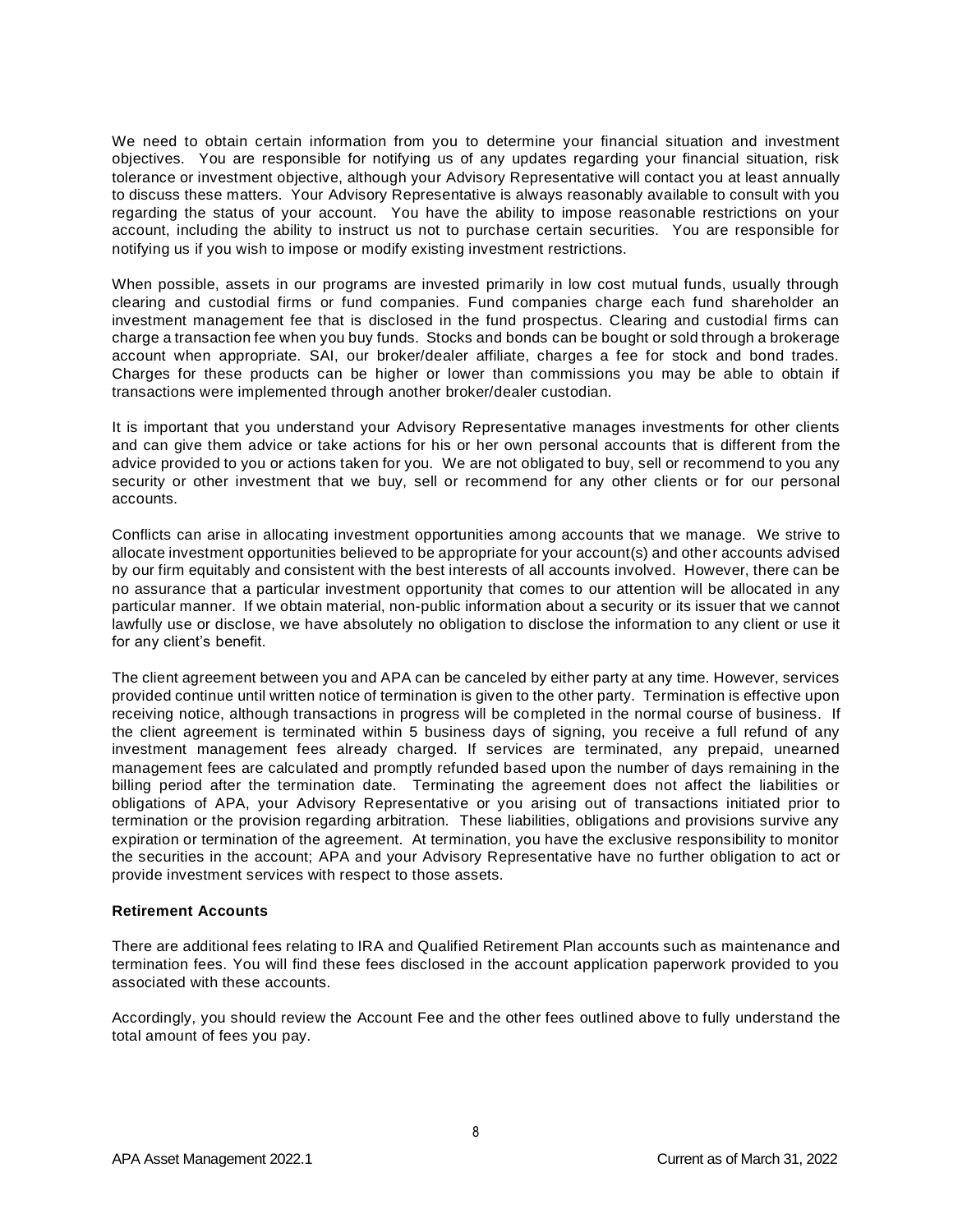Depending upon the level of the Account Fee, your Advisor may receive more compensation:

- 1) as a result of your participation in the Program than if you participate in other programs that your Advisor offers.
- 2) if your Advisor charges you the Wrap Account Fee which wraps management, administrative and transaction costs into one fee rather than having you pay for these services separately.

As such, your Advisor could have a financial incentive to recommend the Program to you over other programs or services.

Advisory Representatives have the ability to purchase certain securities products outside of an advisory account, but which are held in the client's advisory account. Though these assets are not subject to the advisory account fee, you should be aware that the purchases are subject to commissions or loads which are earned by the Advisory Representative.

#### <span id="page-5-0"></span>**Administrative Services Provided by Orion Advisor Services, LLC**

Arbor Point Advisors has engaged Orion Advisor Services, LLC ("Orion") to utilize its technology platforms to support data reconciliation, performance reporting, fee calculation and billing, research, client database maintenance, payable reports, website administration, models, trading platforms and other functions related to the administrative tasks of managing client accounts. Due to this arrangement, Orion has access to client accounts, but Orion does not serve as an investment advisor to Arbor Point Advisors clients.

Orion charges Arbor Point Advisors a fee for each account administered by Orion. The annual fee is paid from the portion of the management fee retained by Arbor Point Advisors. If your account is a new account transferred to TD Ameritrade, the annual fee charged by Orion is paid by TD Ameritrade for the first full year of your account.

#### <span id="page-5-1"></span>**Program Costs**

The maximum annual fee charged in the Asset Management Services Program is 3%. Our Advisory Representatives charge either (1) a fixed flat percentage fee on the total assets in the account, (2) a tiered fee schedule where the fee is calculated by applying different (decreasing) rates to different portions of the account (tiers) or (3) a linear fee where the percentage-based fee is lowered as asset volume thresholds are met. In a tiered fee schedule, assets in each tier are charged at the tier's corresponding rate. In a linear fee schedule, once when assets in the account exceed a set threshold, all of the assets are then charged at the lower percentage rate. Your Advisory Representative can choose to "bundle" related Asset Management Services accounts for you to achieve a break on management fees. Account bundling can be done on accounts with the same fee schedule and with clients in the same immediate family or under the same qualified plan. When accounts are bundled, the total average daily balance for all of the bundled accounts is used to determine the fee based on the fee schedule. This percentage is then applied to each account and the fee is charged to each respectively.

APA retains up to 0.25% of the Advisory Representative's annualized management fee as compensation for providing administrative and support services. APA and the Advisory Representative then splits the balance of the annualized management fee by a pre-determined payout schedule. Account bundling does not reduce our administrative fee; each account is priced separately for purposes of our administrative fee.

Management fees are billed in advance or arrears, as disclosed in the fee schedule, with the exception of the initial fee. The initial fee is billed in arrears based on the number of days that services were provided during the first billing period. Fees are calculated at the beginning of each period (monthly or quarterly) based on either the Average Daily Balance (ADB) or the Period Ending Balance (PEB) of the account assets under management for the previous period. APA retains the right to change the basis (ADB or PEB) upon which the management fee is calculated and/or the timing of billing (advance or arrears).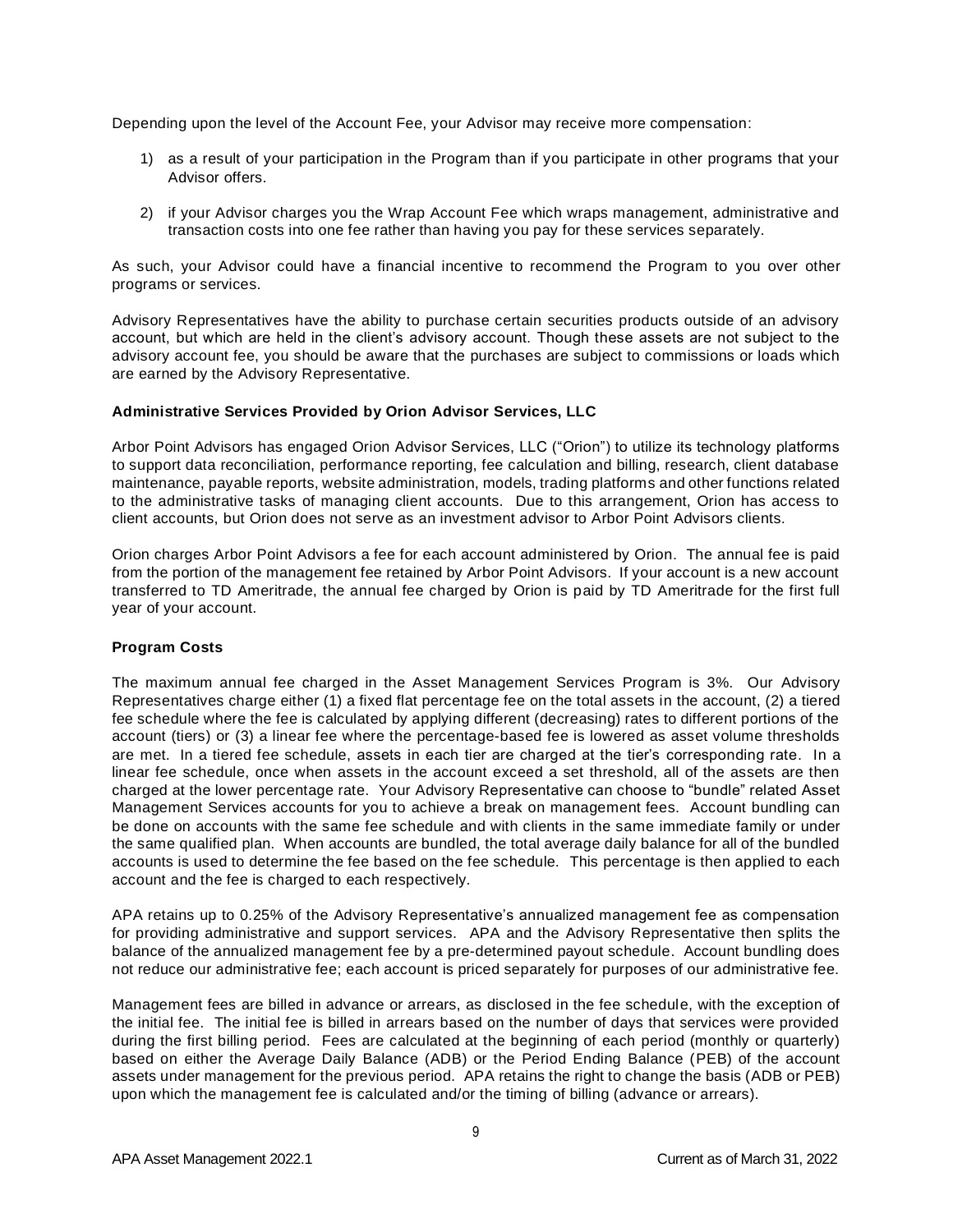The market value of variable annuity accounts included in your portfolio can be included in calculating management fees. Fixed and fixed annuity holdings linked to your account are excluded from fee billing calculations as well as from management and/or valuation services. APA might not receive daily account valuation information for variable annuities from the insurance companies or their custodians. In limited circumstances, management fees on certain variable annuity accounts can be based on the weekly or monthly average balance. You can pay more or less in management fees charged when the pricing is based on a weekly or monthly average balance compared to management fees charged when the pricing is based on the ADB. The ADB does not take into account unpriced securities or any days when accounts have a zero balance. You can also be assessed ticket charges on account transactions and other miscellaneous charges by the qualified custodian on account transactions.

Miscellaneous charges can include custodial fees levied by the custodian, and account assets can also be subject to additional fees and expenses as explained in the prospectus for mutual funds or exchange traded funds. At its discretion, APA and/or the Advisory Representative can exclude certain assets from the calculation of management fees.

Management fees are automatically deducted from your account according to authorization provided in your agreement for services. Management fees cannot be withdrawn or deducted from any variable annuity that is part of the account or which is being managed by your Advisory Representative.

If fees are deducted from an account, clients agree to maintain cash in an account investment vehicle to pay for fees and any other charges. If a client has not maintained adequate cash in the account to pay fees or other charges, APA reserves the right to direct the broker/dealer-custodian to liquidate a portion of the other account assets to cover those costs.

Depending on the investment services provided and on the custodian selected by client, assets in excess of a threshold amount (as determined from time to time by APA) deposited into or withdrawn from the account by the client can be charged or refunded a pro-rated portion of the management fee based on the number of days during the billing period the assets were held in the account.

#### <span id="page-6-0"></span>Sub-Advisor Fees in the Asset Management Services Program

Fees charged by an outside money manager or sub-advisor will be fully disclosed to the client. Subadvisory or money manager fees can be paid by the Advisory Representative from the management fee he or she receives as disclosed in the client fee schedule. Paying fees to a money manager or sub-advisor may result in increased fees to the client. If such outside money manager or sub-advisor fees are not included in the management fee received by the Advisory Representative, then the client is solely responsible for their payment.

#### <span id="page-6-1"></span>Brokerage, Custodial and Clearing fees

Commissions and other transaction charges, and any charge relating to the custody of securities in the account can be paid by the Advisory Representative from the management fee received. If the Advisory Representative discloses that such fees are not included in the management fee charged, the brokerage commissions and/or transaction ticket fees charged by the broker/dealer-custodian are billed directly to the client's account by the broker/dealer-custodian. APA and its Advisory Representative do not receive any portion of such commissions or fees from the client or the broker/dealer-custodian.

#### <span id="page-6-2"></span>**Mutual Funds**

Please be aware that Account Fees are charged on all mutual fund shares that are designated as Program Investments, including shares on which you have previously paid a sales charge. Also, to the extent that cash used for investments in an account comes from redemptions of your other non-managed mutual fund investments, you should consider the cost, if any, of the sales charge(s) previously paid and redemption fees that would be incurred. Such redemption fees would be in addition to the Account Fee on those assets. Please be aware that such redemptions and exchanges between mutual funds that participate in the Program might have tax consequences, which should be discussed with your independent tax adviser.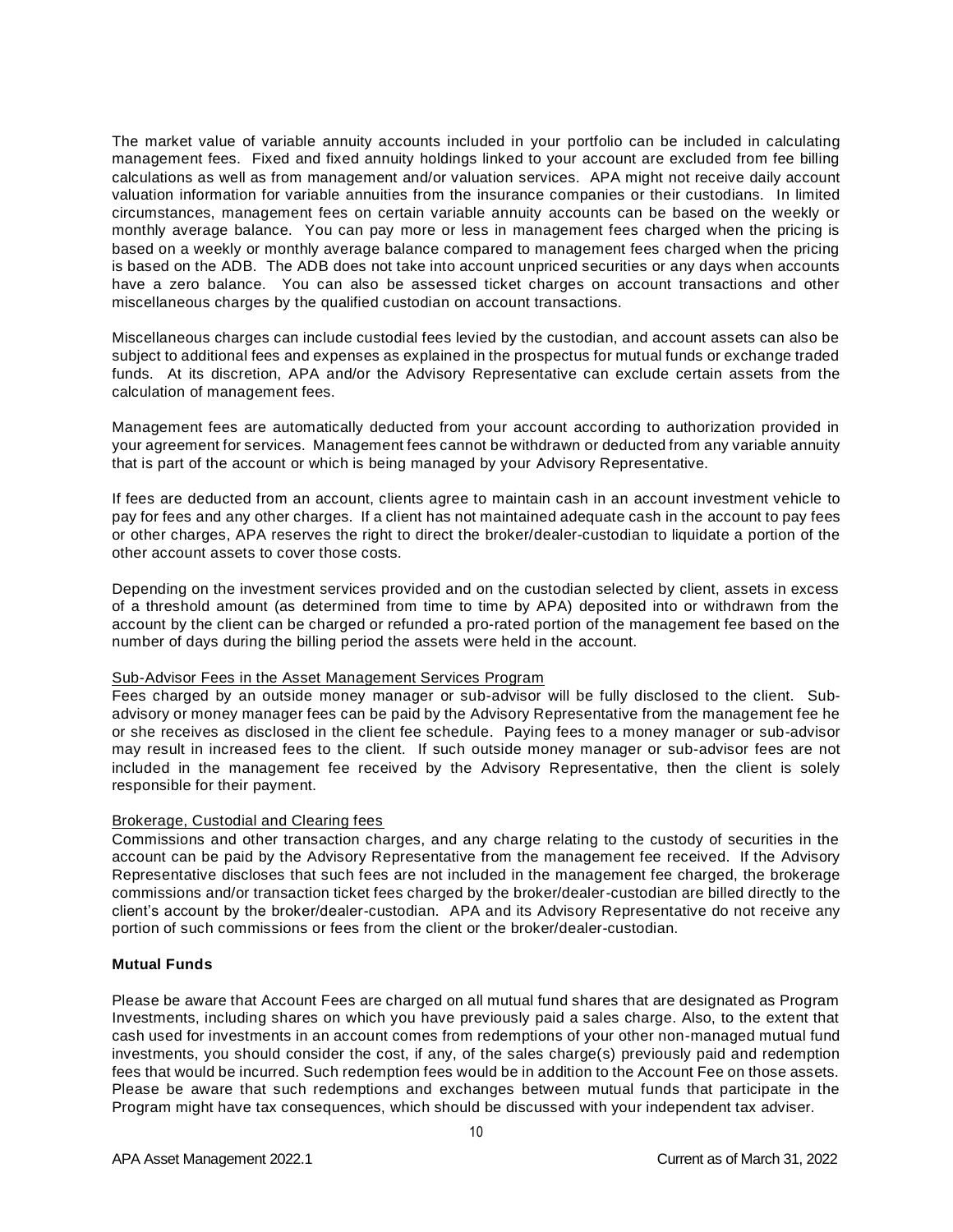You will bear a proportionate share of the fees and expenses of any mutual funds selected and for money market funds used as "sweep vehicles" for uninvested cash balances. These fees and expenses typically include investment advisory, administrative, distribution, transfer agent, custodial, legal, audit and other customary fees and expenses related to investment in Funds and are in addition to the Account Fee. Please read the prospectuses of the funds selected for a more complete explanation of these fees and expenses.

You have the option to purchase shares of mutual funds outside of the Program directly from the mutual fund issuer, its principal underwriter or a distributor without purchasing the services of the Program or paying the Account Fee on such shares (but subject to any applicable sales charges). Certain mutual funds are offered to the public without a sales charge. In the case of mutual funds offered with a sales charge, the prevailing sales charge is determined by the mutual fund (as described in the mutual fund prospectus) and may be more or less than the applicable account fee.

Mutual funds generally offer multiple share classes available for investment based upon certain eligibility and/or purchase requirements. For instance, in addition to the more commonly offered retail share classes (typically, Class A, B, and C shares), certain mutual funds also offer institutional share classes and other share classes that are specifically designed for purchase in an account enrolled in fee-based investment advisory programs. Institutional share classes or classes of shares designed for purchase in an investment advisory program usually have a lower expense ratio than other share classes. Clients should not assume that they will be invested in the share class with the lowest possible expense ratio.

#### <span id="page-7-0"></span>**Variable Annuities**

Variable annuity companies generally impose internal fees and expenses on your variable annuity investment, including contingent deferred sales charges and early redemption fees. In addition, variable annuity companies generally impose mortality charges. These fees are in addition to the fees and expenses referenced above. Complete details of such internal expenses are specified and disclosed in each variable annuity company's prospectus. Please review the variable annuity prospectus for full details.

# **Item 5 - Account Requirements and Types of Clients**

#### <span id="page-7-2"></span><span id="page-7-1"></span>**Types of Clients**

The Program is available to individuals (including high net worth individuals), banking or thrift institutions, pension and profit sharing plans, trusts, estates, charitable organizations, corporations, state and municipal governmental entities, as well as other business entities.

#### <span id="page-7-3"></span>**Minimum Account Size**

The minimum account size is \$25,000, which, in certain scenarios, is waived by the Advisor. This includes but is not limited to instances where the client intends to bring in additional assets or the account depreciates.

# **Item 6 - Portfolio Manager Selection and Evaluation**

<span id="page-7-4"></span>Your Advisory Representative is the sole portfolio manager available with respect to the Program. Because your Advisory Representative is the portfolio manager in this Program you acknowledge that you have chosen him or her to act in this capacity. Advisory Representatives are selected by their Firms based on various criteria including experience.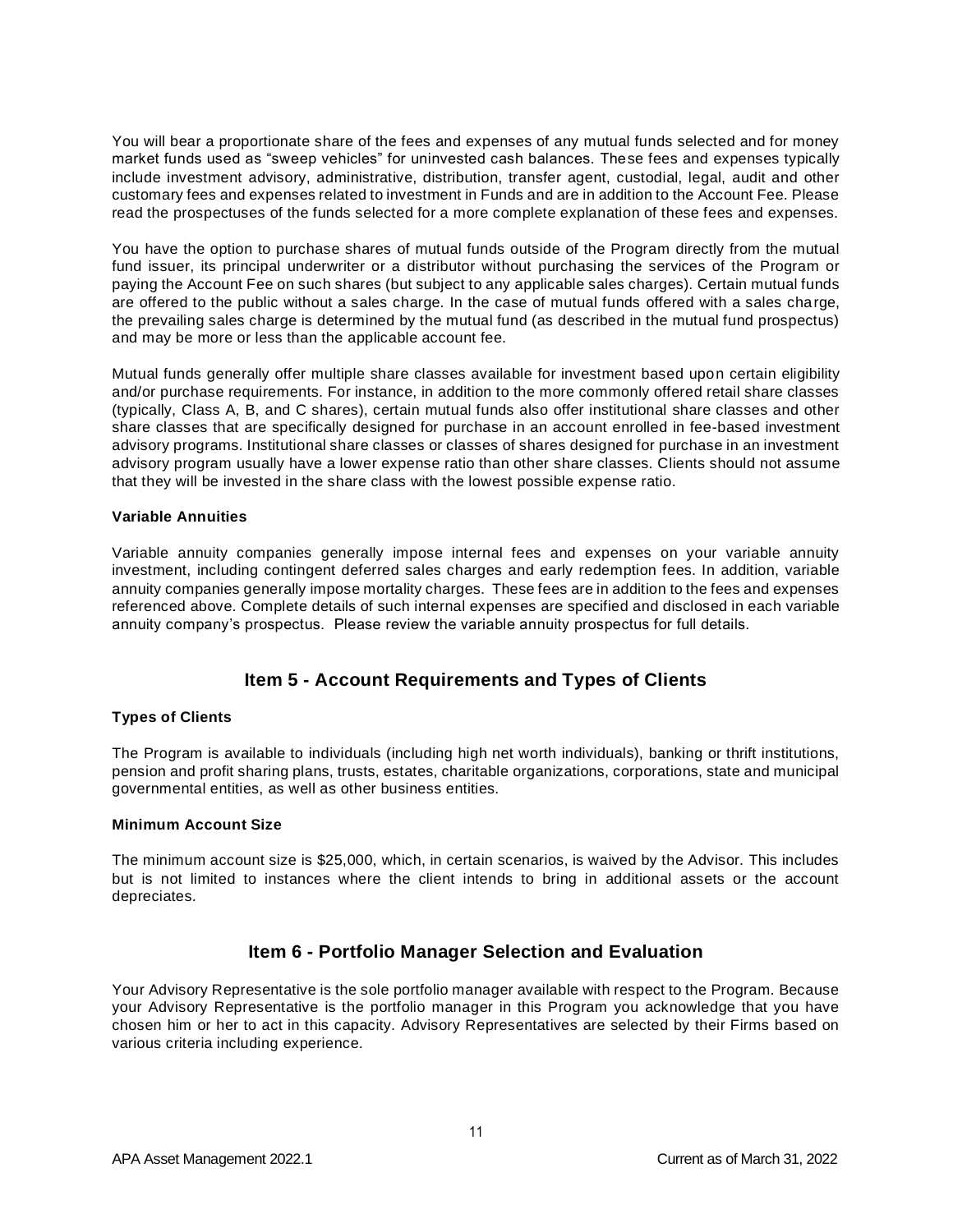# **Item 7 - Client Information Provided to Portfolio Managers**

<span id="page-8-0"></span>Your personal identification, account and holdings data are disclosed to your Advisor to enable your Advisor to help determine the Program Investments that are suitable for you.

Your Advisor provides us with access to the following client related information: (i) account opening documents (which include, among other things, your investment objective, risk tolerance and any account restrictions you imposed on management of assets); (ii) your investment guidelines (if applicable); and (iii) reports relating to the performance of your account.

<span id="page-8-1"></span>Please refer to the Firm's Privacy Policy located at [www.arborpointadvisors.com/disclosures](http://www.arborpointadvisors.com/disclosures) to find details.

# **Item 8 - Client Contact with Portfolio Managers**

#### **Client-Advisor Relationship**

You are encouraged to contact your Advisor with respect to any changes regarding your investment objectives, risk tolerance and requested restrictions with respect to management of your Program Investments. You should direct any questions that you have regarding the Program to your Advisor.

### **Item 9 - Additional Information**

#### <span id="page-8-3"></span><span id="page-8-2"></span>**Disciplinary Information**

Not applicable. Neither we, nor any of our management personnel have been involved in any disciplinary events that are material to your evaluation of our programs or the integrity of our management.

#### <span id="page-8-4"></span>**Other Financial Industry Activities and Affiliations**

Advisors that offer the Program may be "Related Persons" to us. You should see the ADV Part 2A of your Advisor that will be provided to you for information regarding any of their other financial industry affiliations and for any associated conflicts of interest.

#### <span id="page-8-5"></span>**Code of Ethics**

We have adopted a Code of Ethics (the "Code") to address securities-related conduct. The Code focuses primarily on fiduciary duty, personal securities transactions, insider trading, gifts, and conflicts of interest. The Code includes our policies and procedures developed to protect your interests in relation to the following topics:

- The duty at all times to place your interests first;
- The requirement that all personal securities transactions be conducted in such a manner as to be consistent with the code of ethics and to avoid any actual or potential conflict of interest or any abuse of an employee's position of trust and responsibility;
- The principle that investment adviser personnel should not take inappropriate advantage of their positions;
- The fiduciary principle that information concerning the identity of security holdings and your financial circumstances is confidential; and
- The principle that independence in the investment decision-making process is paramount.

This response is only intended to provide you with a summary description of our Code of Ethics. To review our Code of Ethics in its entirety, please see the Disclosures section of the Firm's website at [www.arborpointadvisors.com.](http://www.arborpointadvisors.com/)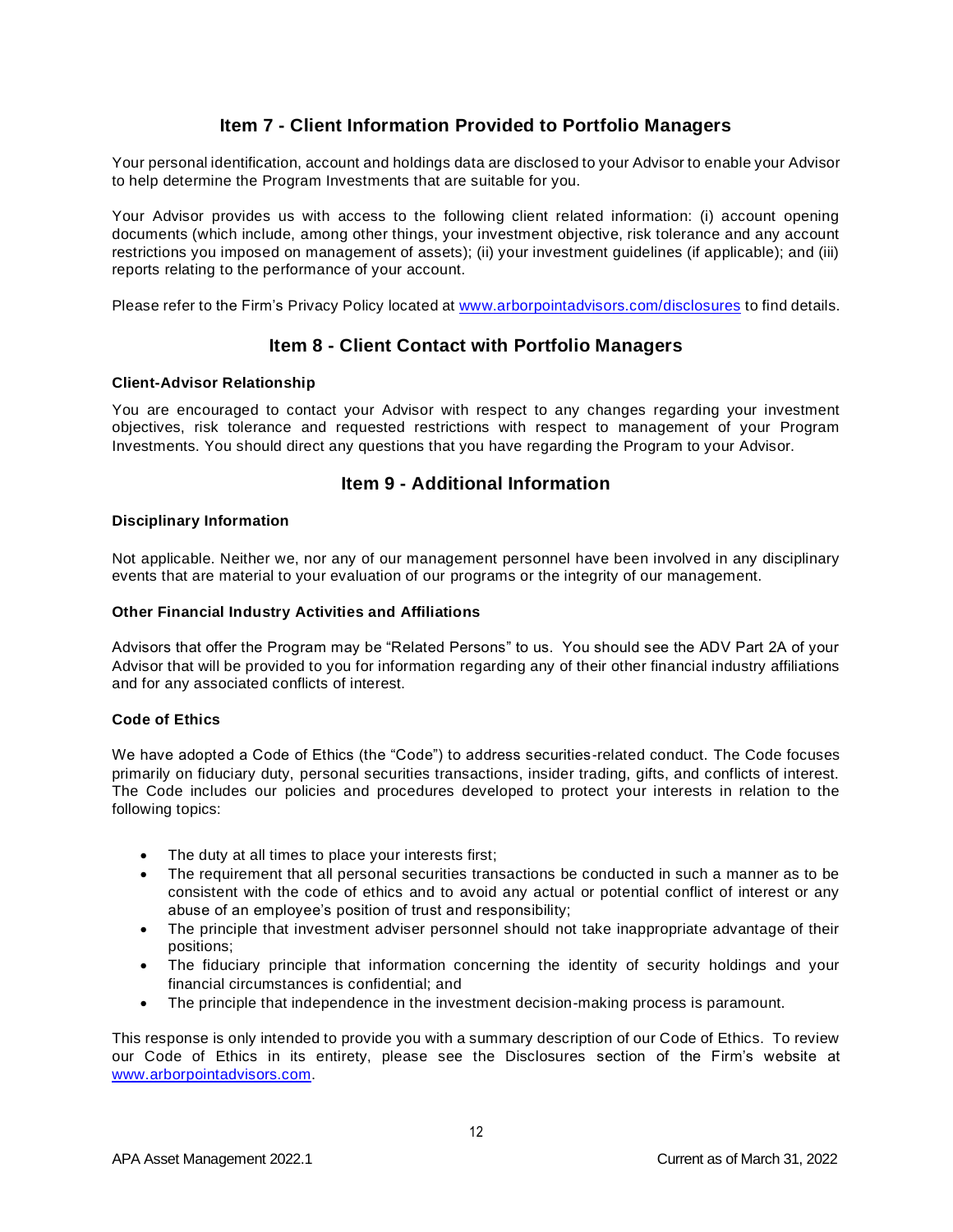It is APA's policy to prohibit agency cross transactions where representatives act as brokers for both buying and selling a single security between two different clients and are compensated through an agency commission or principal mark-up for the trades. If we adopt a different policy in this area, we will observe all rules and regulations in accordance with the disclosure and consent requirements of Section 206(3) of the *Advisers Act*. Additionally, we are aware that such transactions only occur if we ensure that we meet our duty of best execution for the client.

Individuals who are covered by our Code ("Access Persons") can buy or sell securities identical to those recommended to you for their personal accounts. In addition, any of our Related Person(s) may have an interest or position in securities which are recommended to you. Our Code requires Access Persons to report their personal securities holdings for review by us.

#### Participation or Interest in Client Transactions

Your Advisor, who may be a Related Person to us, can recommend or buy and sell securities that it or its Related Persons' have a financial interest in. Please see the ADV Part 2A of your Advisor for further details on these financial interests and associated conflicts of interest.

#### <span id="page-9-0"></span>**Brokerage Practices**

You are under no obligation to act on the recommendations of Arbor Point Advisors and are free to select any broker/dealer or investment advisor you'd like to implement our recommendations. In other words, you are not *required* to work with us. However, if you want to hire us for our Asset Management Services Program, we are responsible for executing your account transactions and therefore responsible for attaining the best execution possible. Please note that we cannot promise or guarantee our brokerage platforms are the least expensive in the industry. There may be other platforms with lower costs.

If clients contract for our Asset Management Services Program, we require them to use particular broker/dealers recommended or approved by us. Please note that not all investment advisors require the use of particular broker/dealers. Some investment advisors permit clients to use any broker/dealer of the client's own choosing. In very rare cases, we may work with a client that wants to direct us to use a particular broker/dealer. In such cases, those clients must understand that we may be unable to effectively negotiate brokerage compensation on the client's behalf. When directing brokerage business, clients should consider whether the commission expenses and execution, clearance and settlement capabilities that they obtain through their selected broker/dealer(s) are adequately favorable in comparison to those that we would otherwise obtain for our clients. Clients with client-directed brokerage arrangements should also understand we may be limited in our trading ability (compared to platforms recommended by Arbor Point Advisors) and may be required to execute client directed trades after trades are implemented through accounts at our preferred platforms. Clients are encouraged to discuss available alternatives with their Advisory Representative.

When selecting brokerage platforms for client accounts, we consider standard benefits that are available without cost to all investment advisor firms using the platform, including our firm. These benefits include, but are not necessarily limited to, the following products and services: receiving duplicate client statements and confirmations; research related products and tools; access to a trading desk serving APA account participants; the ability to aggregate securities transactions for execution and then allocate the appropriate shares to client accounts; the ability to have advisory fees deducted directly from client accounts; access to an electronic communications network for client order entry and account information; and access to mutual funds with no transaction fees. Some of the products and services made available by a broker/dealer through their program may benefit APA but may not benefit client accounts. These products or services may assist APA in managing and administering client accounts, including accounts not maintained at the broker/dealer providing the benefit.

APA may also receive additional services which can include assistance with transitioning assets to custodial platforms. Without these arrangements, APA might be compelled to purchase the same or similar services at its own expense. As a result of receiving such services for no additional cost, APA may have an incentive to continue to use or expand the use of a custodian's services. APA examines these potential conflicts of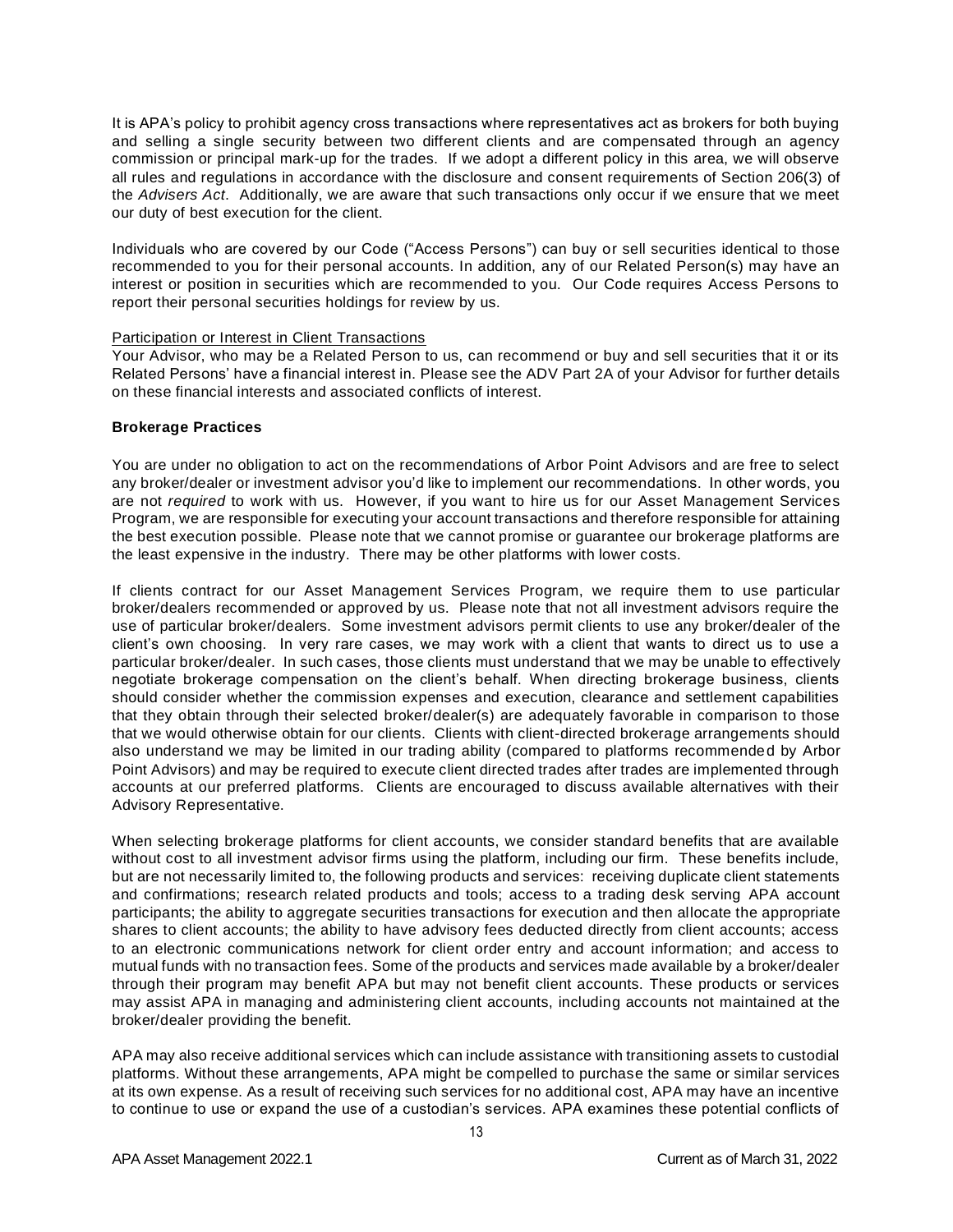interest when it chooses to enter into a relationship with a custodian to determine that the relationship is in the best interests of APA's clients and satisfies its client obligations, including its duty to seek best execution. Clients can pay a commission that is higher than another qualified broker/dealer might charge to affect the same transaction where APA determines in good faith that the commission is reasonable in relation to the value of the brokerage and research services received. In seeking best execution, the determinative factor is not the lowest possible cost, but whether the transaction represents the best qualitative execution, taking into consideration the full range of a broker-dealer's services, including the value of research provided, execution capability, commission rates, and responsiveness. Accordingly, although APA will seek competitive rates, to the benefit of all clients, it may not necessarily obtain the lowest possible commission rates for specific client account transactions. Although the investment research products and services that may be obtained by APA will generally be used to service all of its clients, a brokerage commission paid by a specific client may be used to pay for research that is not used in managing that specific client's account. APA and the qualified custodians are not affiliates, and no broker/dealer affiliated with APA is involved in the relationship.

Our recommendation of broker/dealers will be partially based on past experiences, minimizing commissions and other costs as well as offerings or services the broker/dealer provides that Arbor Point Advisors or client may require or find valuable such as online access. However, clients can pay commissions higher than those obtainable from other broker/dealers in return for those products and services. Commission and fee structures of various broker/dealers are periodically reviewed to ensure clients are receiving best execution. Accordingly, while Arbor Point Advisors will consider competitive rates, it may not necessarily obtain the lowest possible commission rates for client account transactions. Therefore, the overall services provided by the broker/dealer are evaluated to determine best execution.

#### <span id="page-10-0"></span>**Clearing and Custodial Arrangement**

Although we may permit our Advisory Representatives to use several different brokerage platforms and consider the overall services provided by those brokerage firms, we have material arrangements with some firms that create an incentive for us to recommend those firms over other broker/dealers. Some of the arrangements result in conflicts of interest with our clients and are explained in the following sections.

A referring broker/dealer firm may also have paid for business consulting and professional services received by Arbor Point Advisors' related persons and may also pay or reimburse expenses (including travel, lodging, meals and entertainment expenses) for Arbor Point Advisors' personnel to attend conferences or meetings relating to the programs or advisor custody and brokerage services generally. Some of the products and services made available by such referring firms can benefit Arbor Point Advisors but not benefit its client accounts. These products or services may assist Arbor Point Advisors in managing and administering client accounts, including accounts not maintained at the referring firm. Other services made available can help Arbor Point Advisors manage and further develop its business enterprise. The benefits received by Arbor Point Advisors or its personnel generally do not depend on the amount of brokerage transactions directed to a referring firm. As part of its fiduciary duties to clients, Arbor Point Advisors endeavors at all times to put the interests of its clients first. Clients should be aware, however, that receipt of economic benefits by Arbor Point Advisors or its related persons in and of itself creates a potential conflict of interest and can indirectly influence Arbor Point Advisors' choice of one of these referring broker/dealer firms for custody and brokerage services.

#### <span id="page-10-1"></span>**TD Ameritrade Institutional**

APA and its Advisory Representatives can recommend that clients use TD Ameritrade Institutional for custody and brokerage services. TD Ameritrade Institutional is a division of TD Ameritrade Inc. (TD Ameritrade), member FINRA/SIPC. TD Ameritrade is also an independent and unaffiliated SEC-registered broke/-dealer and offers services to independent investment advisors that include custody of securities, trade execution, clearance and transaction settlement.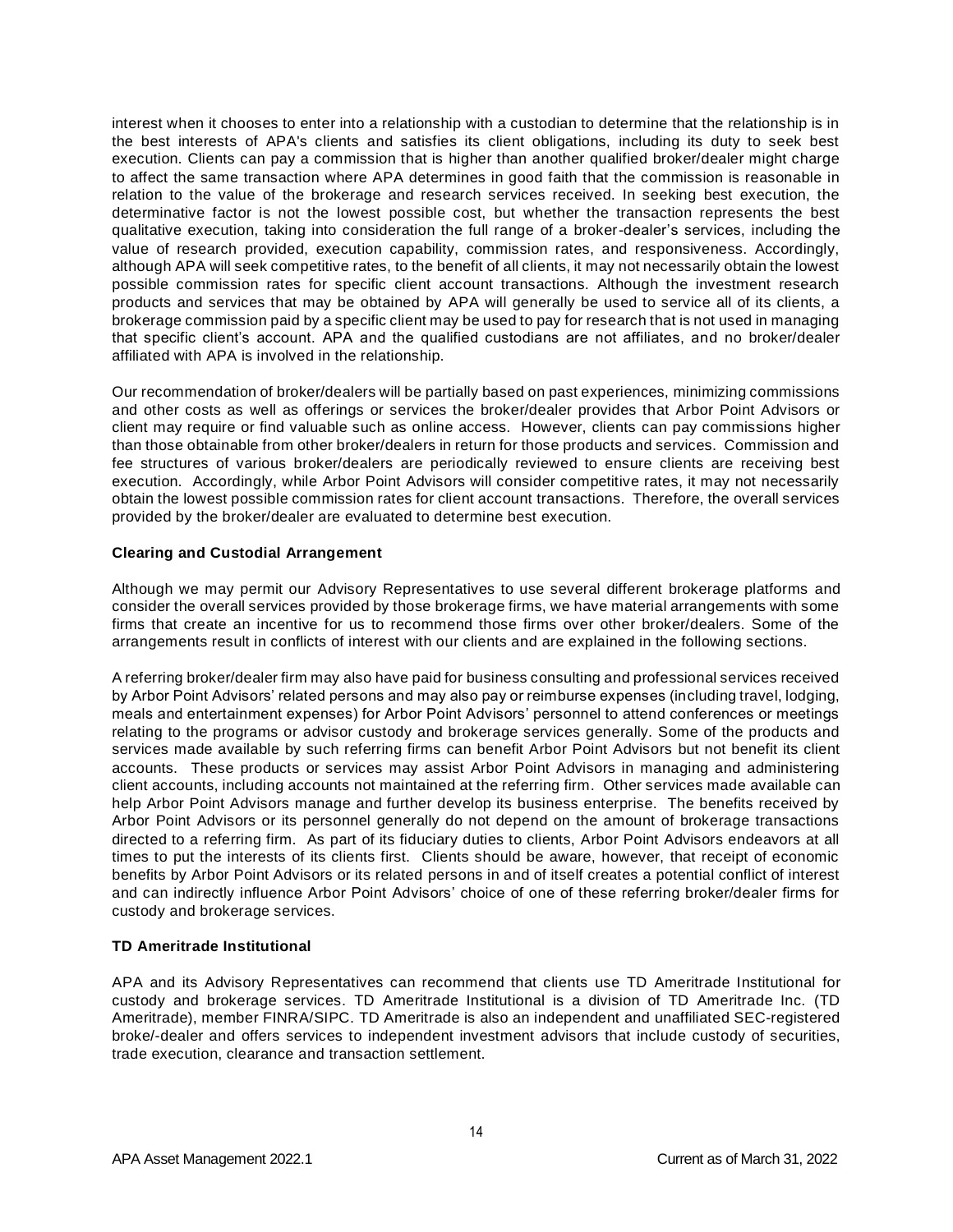#### Institutional Program

APA participates in the TD Ameritrade Institutional Program (the Program) and can receive economic benefits that are typically not available to TD Ameritrade retail investors. These benefits include the following products and services (provided without cost or at a discount): receiving duplicate client statements and confirmations; research on related products and tools; consulting services; access to a trading desk serving APA participants; access to block trading (providing the ability to aggregate securities transactions for execution and then allocate appropriate shares to client accounts); the ability to have advisory fees deducted directly from client accounts; access to an electronic communications network for client order entry and account information; and access to mutual funds with no transaction fees and to certain institutional money managers. In addition, TD Ameritrade can pay for business consulting and professional services received by APA's related persons.

The benefits received by APA and/or our Advisory Representatives participating in the Program do not depend on the amount of brokerage transactions directed to TD Ameritrade. There is no direct link between APA's participation in the Program and the investment advice we give to our clients. However, some of the Program products and services available can benefit APA but not our client accounts. APA can also receive discounts on compliance, marketing, technology and practice management products or services provided by third party vendors. These products or services can assist APA in managing and administering client accounts, including accounts not maintained at TD Ameritrade. Other services made available by TD Ameritrade are intended to help APA manage and further develop our business enterprise.

#### Additional Services Program

TD Ameritrade will reimburse certain IARS for the cost of tools used to help them manage your account ("Additional Services"). To be eligible to receive these Additional Services, the IAR must use TD Ameritrade for custody and brokerage services. This creates a conflict of interest because your IAR has an incentive to recommend clients use TD Ameritrade since these expenses would be paid by the IAR if a different company was selected to provide custody and brokerage services. These products, services and subscription fees can include, but are not limited to, portfolio management, technology and reporting management, online file sharing systems, financial planning software, historical reporting, client portals, client relationship management systems, cyber security, video conferencing and data gathering.

The Additional Services are not available to all IARS and are provided by TD Ameritrade in its sole discretion and at its own expense. To determine which IARs receive Additional Services, TD Ameritrade likely considers the profitability of the assets in, and trades placed for, APA's client accounts maintained at TD Ameritrade. APA does not pay any fees to TD Ameritrade for these Additional Services nor does APA charge you or its Advisory Representatives for using them. The term of the Additional Services usually lasts for one year; at the end of that period, Advisory Representatives may opt to continue receiving Additional Services at their own expense. The terms and provisions of the Additional Services are covered by a separate agreement between APA and TD Ameritrade, and TD Ameritrade has sole discretion to terminate the agreement provided certain conditions are met. Consequently, in order to continue receiving the Additional Services, APA has an incentive to recommend clients use TD Ameritrade for its custody and transaction services.

Clients should be aware that receiving economic benefits of any kind (including those from the Program and Additional Services) can create a potential conflict of interest and indirectly influence our choice of TD Ameritrade for custody and brokerage services. As part of our fiduciary duties to clients, we endeavor to always put the interests of clients first, including seeking best execution for client account trades.

We also receive an economic benefit from TD Ameritrade when our Advisory Representatives select TD Ameritrade Institutional to serve as the brokerage platform for their client accounts. When an account is opened through TD Ameritrade, we receive compensation from TD Ameritrade in the form of a reimbursement to cover the first year's annual fee charged by Orion. The reimbursement paid by TD Ameritrade is paid directly to Arbor Point Advisors and the entire portion is retained by Arbor Point Advisors.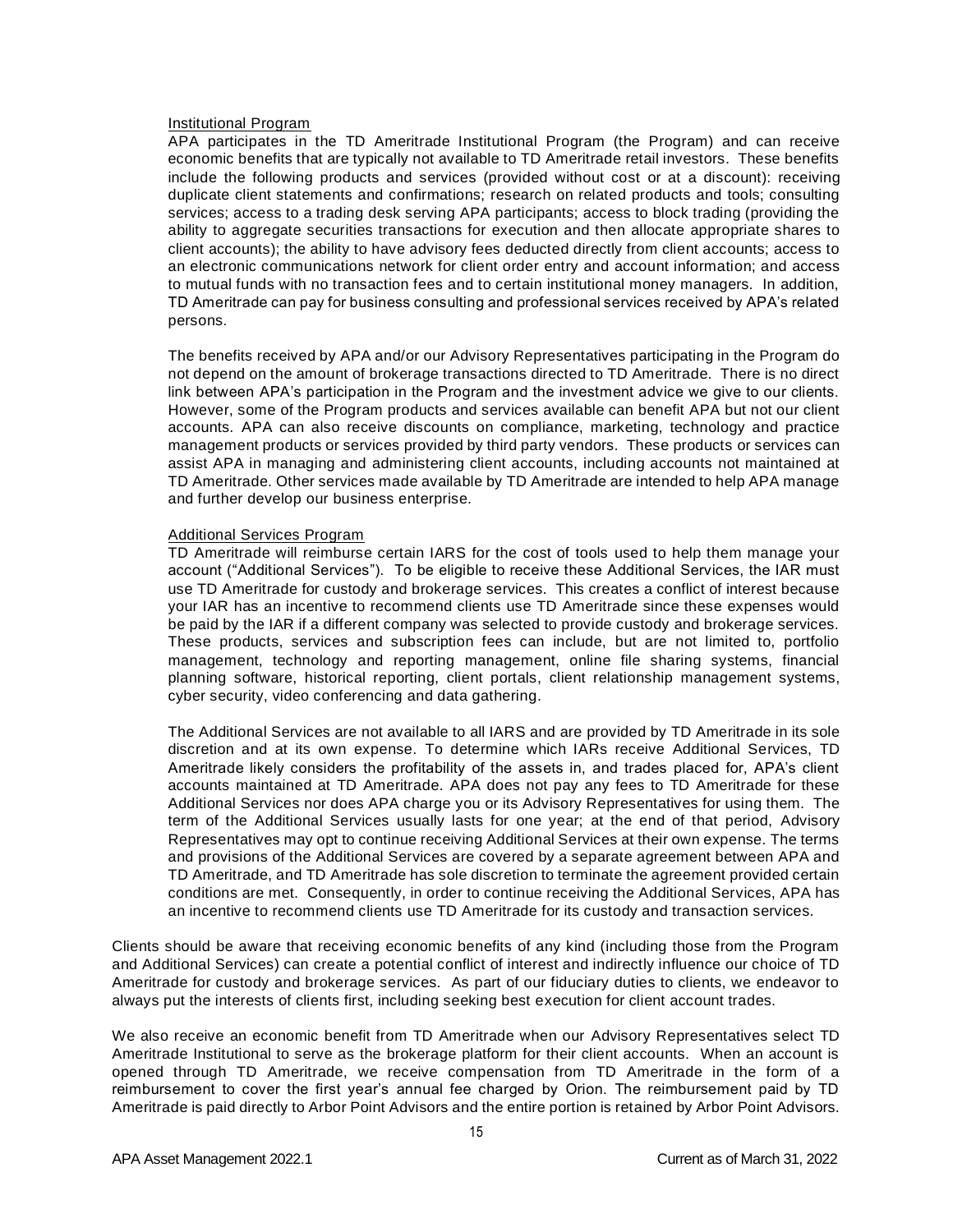The fact that TD Ameritrade has agreed to pay the first year's annual fee charged by Orion against each account opened through TD Ameritrade creates the potential for us to recommend or even require clients use the services of TD Ameritrade. However, as previously stated, we permit brokerage arrangements other than TD Ameritrade.

#### <span id="page-12-0"></span>**Schwab Advisor Services**

APA can also recommend or require that clients establish brokerage accounts with the Schwab Advisor Services division of Charles Schwab & Co., Inc. (Schwab), a registered broker/dealer, member SIPC, to maintain custody of clients' assets and to effect trades for their accounts. The final decision to custody assets with Schwab is at the discretion of clients, including those accounts under ERISA or IRA rules and regulations, in which case the client is acting as either the plan sponsor or IRA accountholder. APA is independently owned and operated and not affiliated with Schwab. Schwab provides APA with access to its institutional trading and custody services, which are typically not available to Schwab retail investors. These services generally are available to independent investment advisors on an unsolicited basis, at no charge to them so long as a total of at least \$10 million of the advisor's clients' assets are maintained in accounts at Schwab Advisor Services. Schwab's services include brokerage services that are related to the execution of securities transactions, custody, research (including that in the form of advice, analyses and reports) and access to mutual funds and other investments that are otherwise generally available only to institutional investors or would require a significantly higher minimum initial investment.

Schwab generally does not charge separately for custody services for APA client accounts maintained in its custody. Instead, it is generally compensated through commissions or other transaction-related or assetbased fees for securities trades that are executed through Schwab or that settle into Schwab accounts. Because APA pays Schwab the execution costs associated with securities transactions, there is a potential disincentive to trade securities. Arbor Point Advisors does not receive any portion of the commission or fees from either Schwab or from clients.

In addition, clients can incur certain charges imposed by third parties other than us in connection with investments made through your account including, but not limited to, wire fees, overnight check fees, mutual fund sales loads, 12b-1 fees and surrender charges, variable annuity fees and surrender charges and IAR and qualified retirement plan fees. APA's fees are separate and distinct from the fees and expenses charged by investment company securities that may be recommended to you. A description of these fees and expenses is available in each security prospectus.

The Arbor Point Advisors Asset Management Services program can cost clients more or less than if the assets were held in a traditional brokerage account. In a brokerage account, clients are charged commissions for each transaction and the Advisory Representative has no duty to provide ongoing advice with respect to the account. If clients plan to follow a buy and hold investment strategy for the account or do not wish to purchase ongoing investment advice or management services, they should consider opening a brokerage account rather than an Asset Management Services account.

Schwab also makes available to APA other products and services that benefit us but may not benefit our clients' accounts. These benefits can include national, regional or specific APA educational events

organized and/or sponsored by Schwab Advisor Services. Other potential benefits can include occasional business entertainment of APA personnel by Schwab Advisor Services personnel, including meals, invitations to sporting events (including golf tournaments) and other forms of entertainment, some of which may accompany educational opportunities.

Other of these products and services assist Arbor Point Advisors in managing and administering clients' accounts. These include software and other technology (and related technological training) that provide access to client account data (such as trade confirmations and account statements), facilitate trade execution (and allocation of aggregated trade orders for multiple client accounts), provide research, pricing information and other market data, facilitate payment of Arbor Point Advisors' fees from its clients' accounts, and assist with back-office training and support functions, recordkeeping and client reporting. Many of these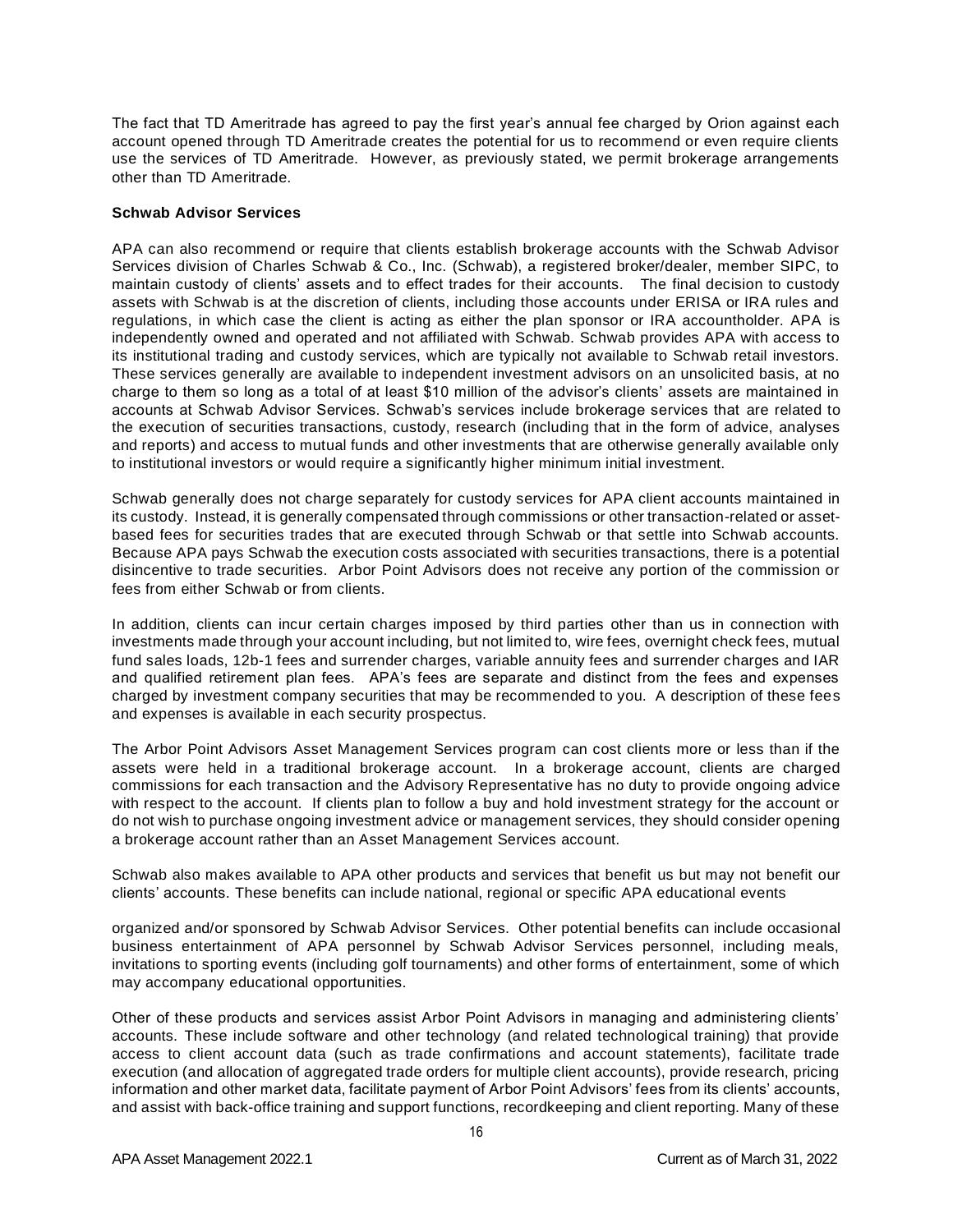services generally may be used to service all or some substantial number of Arbor Point Advisors' accounts, including accounts not maintained at Schwab Advisor Services.

Schwab Advisor Services also makes available to Arbor Point Advisors other services intended to help Arbor Point Advisors manage and further develop its business enterprise. These services may include professional compliance, legal and business consulting, publications and conferences on practice management, information technology, business succession, regulatory compliance, employee benefits providers, human capital consultants, insurance and marketing. In addition, Schwab can make available, arrange and/or pay vendors for these types of services rendered to Arbor Point Advisors by independent third parties. Schwab Advisor Services can discount or waive fees it would otherwise charge for some of these services or pay all or a part of the fees of a third-party providing these services to Arbor Point Advisors. As a fiduciary, Arbor Point Advisors endeavors to act in its clients' best interests, but its recommendation and/or requirement that clients maintain their assets in accounts at Schwab can be based in part on the benefit to Arbor Point Advisors of the availability of some of the foregoing products and services and other arrangements and not solely on the nature, cost or quality of custody and brokerage services provided by Schwab. This may create a potential conflict of interest.

#### <span id="page-13-0"></span>**Fidelity Institutional Wealth Services**

Arbor Point Advisors can also recommend or require that clients establish a brokerage account with Fidelity Institutional Wealth Services (Fidelity) to maintain custody of clients' assets and to effect trades for their accounts. Arbor Point Advisors is independently owned and operated and is not affiliated with Fidelity. Fidelity provides us with access to their institutional trading and custody services, which are typically not available to retail investors. The services from Fidelity include brokerage, custody, research and access to mutual funds and other investments that are otherwise generally available only to institutional investors or would require a significantly higher minimum initial investment.

Fidelity also makes available other products and services that benefit us but may not benefit our clients' accounts. Some of these other products and services assist us in managing and administering client accounts. These include software and other technology that:

- Provide access to client account data (such as trade confirmation and account statements)
- Facilitate trade execution (and allocation of aggregated trade orders for multiple client accounts)
- Provide research, pricing information and other market data
- Facilitate payment of our fees from client accounts
- Assist with back-office functions, recordkeeping and client reporting.

Many of these services generally can be used to service all, or a substantial number, of our accounts, including accounts not maintained at Fidelity. Fidelity also makes available other services intended to help us manage and further develop our business. These services can include:

- Consulting, publications and conferences on practice management
- Information technology
- Business succession
- Regulatory compliance
- Marketing

In addition, Fidelity can make available, arrange and/or pay for these types of services rendered by independent third party providing these services to us. As a fiduciary, we endeavor to act in your best interest. Our recommendation or requirement that you maintain your assets in accounts at Fidelity can be based in part on the benefit to us in the availability of some of the foregoing products and services and not solely on the nature, cost or quality of custody and brokerage services provided by Fidelity. This can create a potential conflict of interest.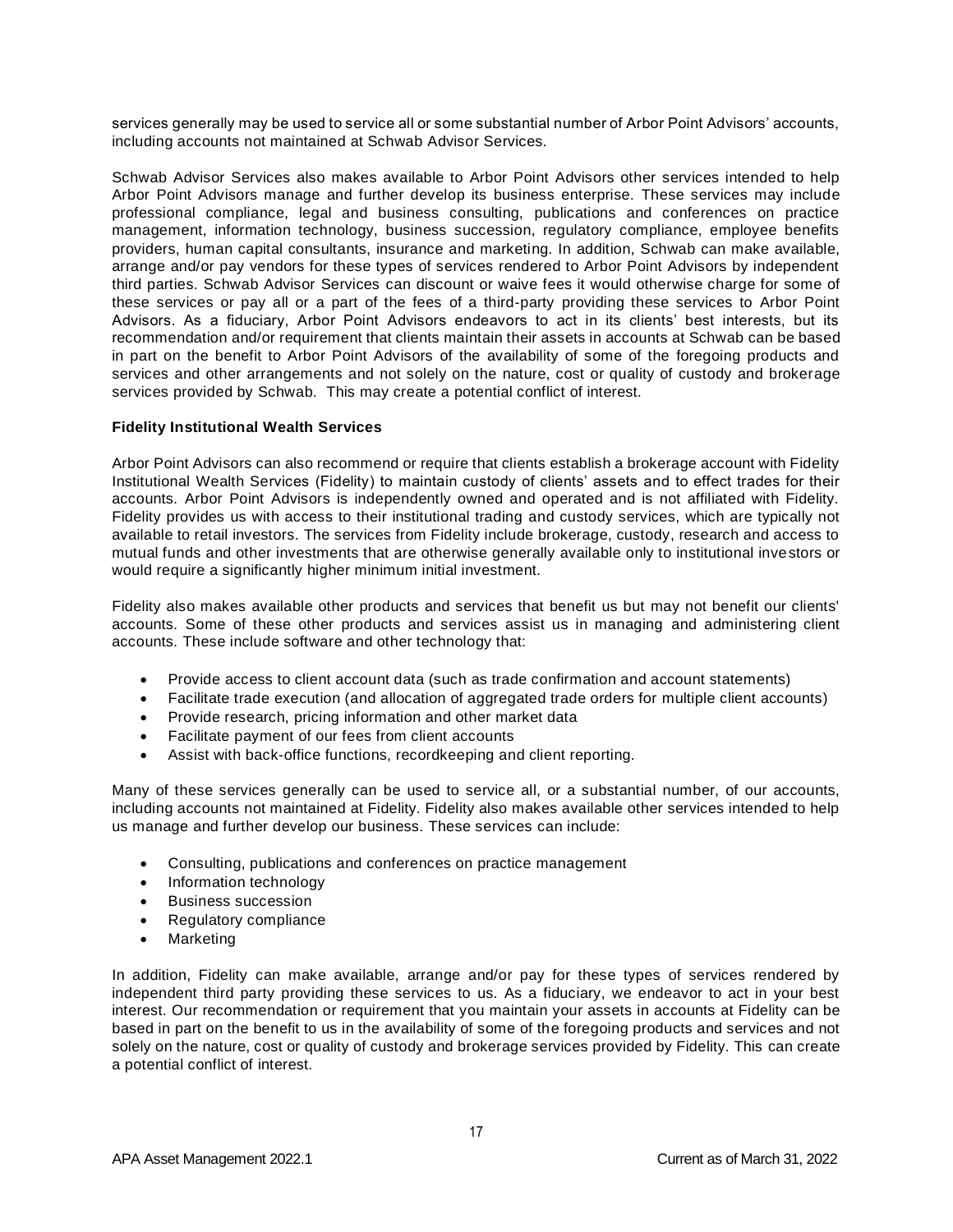APA has an arrangement with National Financial Services LLC, and Fidelity Brokerage Services LLC (together with all affiliates, "Fidelity") through which Fidelity provides APA with Fidelity's "platform" services. The platform services include, among others, brokerage, custodial, administrative support, record keeping and related services that are intended to support intermediaries like APA in conducting business and in serving the best interests of their clients but that may benefit APA.

Fidelity charges brokerage commissions and transaction fees for effecting certain securities transactions (i.e., transactions fees are charged for certain no-load mutual funds, commissions are charged for individual equity and debt securities transactions). Fidelity enables APA to obtain many no-load mutual funds without transaction charges and other no-load funds at nominal transaction charges. Fidelity's commission rates are generally considered discounted from customary retail commission rates. However, the commissions and transaction fees charged by Fidelity can be higher or lower than those charged by other custodians and broker-dealers. As part of the arrangement, Fidelity also makes available to APA, at no additional charge to APA, certain research and brokerage services, including research services obtained by Fidelity directly from independent research companies, as selected by APA (within specified parameters) and used by APA to manage accounts for which APA has investment discretion.

#### <span id="page-14-0"></span>**Order Aggregation**

When possible, Arbor Point Advisors and your Advisory Representative can aggregate client transactions to improve the quality of execution. Mutual funds held in client accounts do not lend themselves to aggregate or block trades. To the extent other securities are purchased that do lend themselves to aggregating or block trading (e.g., stocks or exchange traded funds), Arbor Point Advisors and your Advisory Representative can aggregate client transactions or allocate orders whenever possible. Arbor Point Advisors and our Advisory Representatives allocate trades to advisory clients in a fair and equitable manner that is applied consistently to all clients. When trades are not aggregated, clients may not enjoy the effects of lower transaction per share costs that often occur as a result of aggregating trades. As a result, you can pay a higher transaction cost than could be received elsewhere. Personal accounts of our Advisory Representatives, associated persons and their family members are not treated more favorably than any other client account. Arbor Point Advisors and your Advisory Representative strive to allocate investment opportunities believed to be appropriate for their client's account and other accounts in a manner that is consistent with the best interests of all accounts involved. However, there can be no assurance that a particular investment opportunity that comes to Arbor Point Advisors or your Advisory Representative's attention will be allocated in any particular manner. You should be aware that if an order is not aggregated, you can pay higher brokerage costs.

#### <span id="page-14-1"></span>**Trade Errors**

Occasionally, a trading error can occur where either we, or our Advisory Representatives, are at fault for effecting one or more erroneous securities transactions for a client's brokerage account. If this occurs in your account, the error will be corrected, and your account will be restored to the same economic position had the error never occurred. In the process of restoring your account, a profit may be realized, or a loss suffered in connection with correcting this error. Neither losses nor gains realized will be passed on to you. As a result, trade corrections can result in a financial benefit to us or our affiliated broker/dealers.

By opening an account with us, you are directing us to follow the error correction policy described above and to retain the financial gains, if any, recognized from error-correction transactions in the manner described as the payment of reasonable compensation for services provided.

#### <span id="page-14-2"></span>**Recommendation of Securities America, Inc.**

Clients can choose to work with Advisory Representatives on a strictly commission basis to implement advice; if they do, clients must work with an Advisory Representative who is also a registered representative of our affiliated broker/dealer, Securities America, Inc. When acting in their separate capacity as registered representatives, they are required to use the services of SAI and SAI approved clearing broker/dealers.